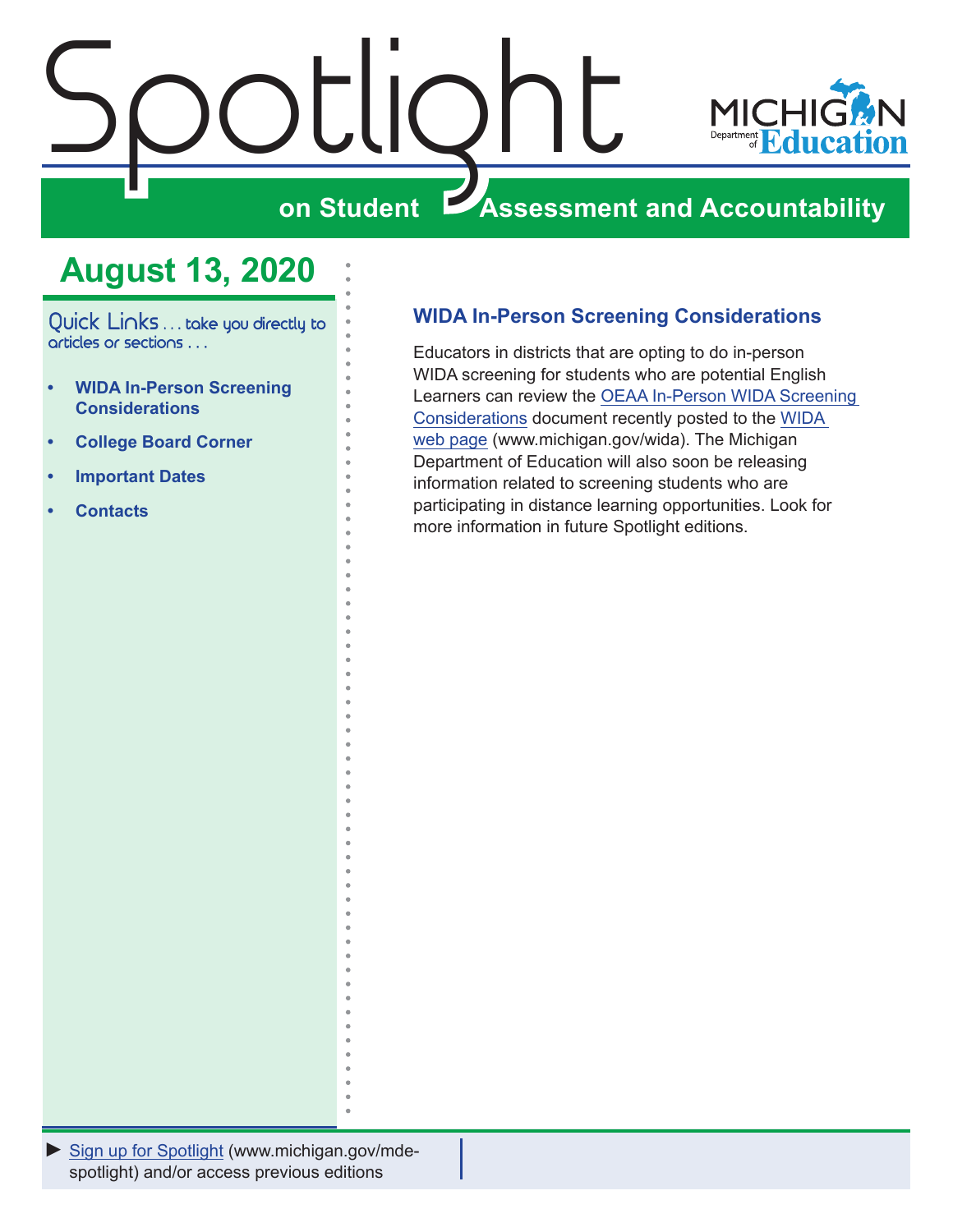## <span id="page-1-1"></span><span id="page-1-0"></span>College Board Corner

*Information on SAT*®*, PSAT*™ *8/9, and PSAT*™*10 provided by the College Board*

### **Fall 2020 Deadlines for August 25, 2020**

Tuesday, August 25 is the deadline for:

• accommodation requests and to request 50% extended time for English language learners for the October 14 SAT School Day administration and both PSAT/NMSQT administrations

The accommodation deadline is to ensure adequate time for review of any requests that might require documentation review. The majority of accommodations (those not requiring documentation review) will be approved through the school-verification process within a few days.

- ordering standard and accommodated test materials for the September 23 SAT with Essay
- requesting ancillary materials for off-site testing (see the [August 6 Spotlight](https://www.michigan.gov/documents/mde/Spotlight_8-6-20_698659_7.pdf) for more information)

### **Winter PSAT/NMSQT**

College Board recently announced a winter administration for the PSAT/NMSQT. Details about a test date and whether the Michigan Department of Education will provide this administration to schools will be available soon.

### **Updating Orders in the Test Ordering Site (TOS)**

### **SAT with Essay**

Orders can be placed for both the September 23 and/or October 14 administrations, as needed, and updated any time prior to the applicable ordering deadline.

Schools will be able to place an order for the October 27 administration up to two days after the primary administration.

- **Schools testing on September 23:** Order materials for October 27 from September 23- 25
- **Schools testing on October 14:** Order materials for October 27 from October 14-16
- **Schools testing on both September 23 and October 14:** Order materials during either of the makeup windows

For schools not testing on September 23 or October 14, and will only be administering the SAT with Essay on October 27, 2020:

• Place an order for **one standard test book**  in the College Board test ordering site for either the September 23 or October 14 administration by the applicable ordering deadline.

This order for one standard test book will ensure that you are able to access the makeup ordering window once it opens in the College Board test ordering site (see dates above).

- It is preferable for schools to submit the makeup order in the September makeup ordering window, if possible.
- Customer Service will follow up in 1-2 weeks with next steps.

### **PSAT/NMSQT**

• Schools can now place orders for multiple PSAT/NMSQT dates in the College Board test ordering site (October 14 or October 29).

*(Continued on next page)*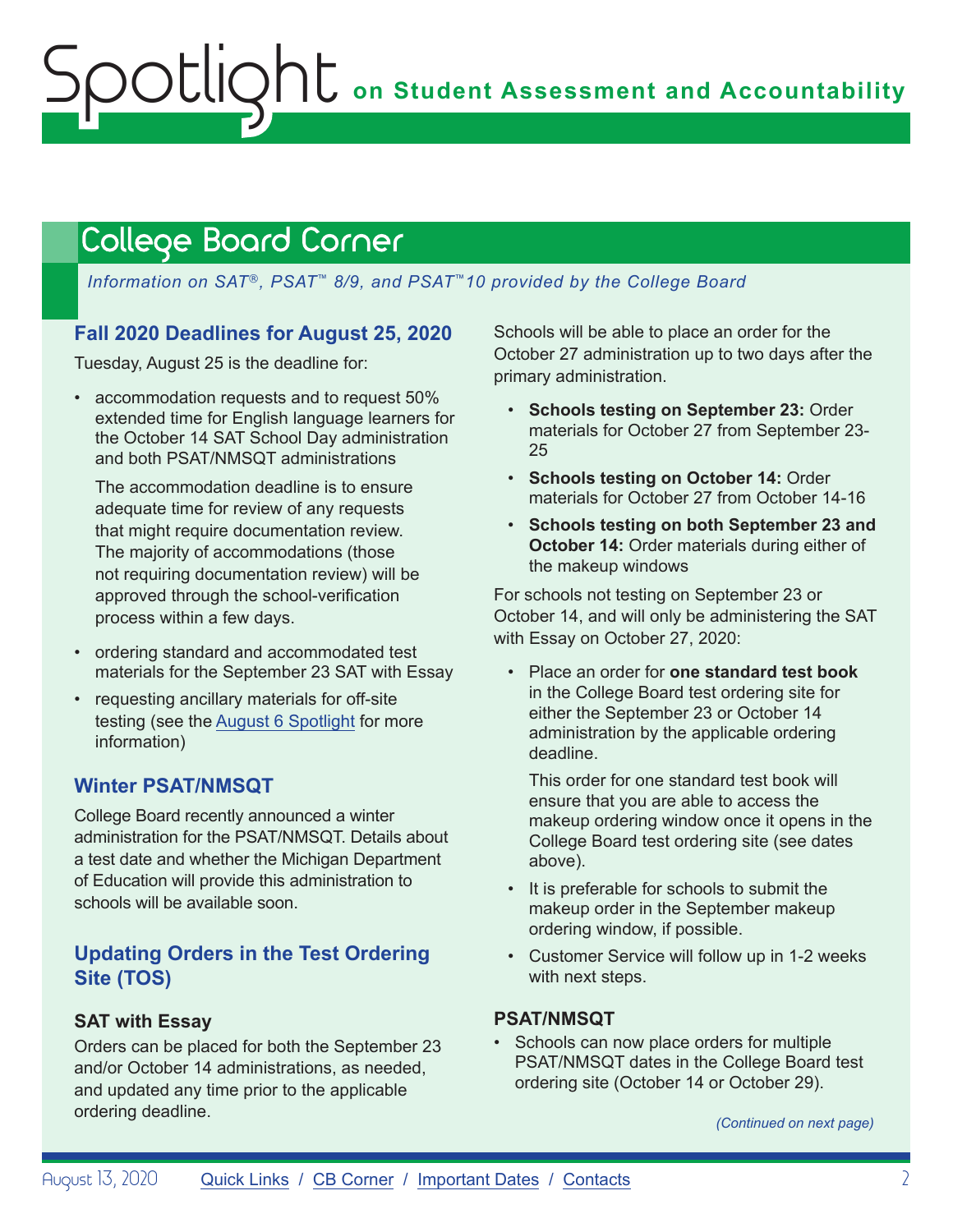# **on Student Assessment and Accountability** Spotlight

- If you had an order for October 28 PSAT/ NMSQT, it has automatically been changed to October 29.
- Update orders any time prior to the September 16 ordering deadline, as necessary.

#### **PSAT 8/9**

- Update orders any time prior to the date on which test materials ship (approximately one week prior to the scheduled test date).
- Schools planning to administer the digital PSAT 8/9, can visit the [College Board digital testing](https://digitaltesting.collegeboard.org)  [portal](https://digitaltesting.collegeboard.org) (https://digitaltesting.collegeboard.org) for test day planning and digital preparedness resources.

## **Fall Testing Options**

The health and safety of educators and students is the first concern; therefore, to help schools to deal with the challenges of returning to school in the fall, College Board has announced options for Fall 2020 testing.

More information is available in the [Support for](https://collegereadiness.collegeboard.org/pdf/fall-2020-flexible-testing-options-guide-sat-suite.pdf)  [Schools](https://collegereadiness.collegeboard.org/pdf/fall-2020-flexible-testing-options-guide-sat-suite.pdf) document from College Board; how these options impact Michigan schools is explained in the [August 6 Spotlight.](https://www.michigan.gov/documents/mde/Spotlight_8-6-20_698659_7.pdf)

The [Fall 2020 School Day Testing for MDE-](https://www.michigan.gov/documents/mde/Fall_2020_School_Day_Testing_for_MDE_Provided_Assessments_690609_7.pdf)[Provided SAT with Essay, PSAT/NMSQT, and PSAT](https://www.michigan.gov/documents/mde/Fall_2020_School_Day_Testing_for_MDE_Provided_Assessments_690609_7.pdf) [8/9](https://www.michigan.gov/documents/mde/Fall_2020_School_Day_Testing_for_MDE_Provided_Assessments_690609_7.pdf) document has been updated and is posted to the [MDE MME](www.michigan.gov/mme) (www.michigan.gov/mme) and [MDE PSAT](http://www.michigan.gov/psat) (www.michigan.gov/psat) web pages.

This document now includes additional information about flexible scheduling of test dates and start times, off-site testing, material ordering, training, and the use of personal protection equipment.

### **Fall Testing Manuals**

Manuals for the Fall 2020 SAT with Essay, PSAT/ NMSQT, and paper PSAT 8/9 are posted on the [MME](www.michigan.gov/mme) (www.michigan.gov/mme) and [PSAT](http://www.michigan.gov/psat) (www. michigan.gov/psat) web pages for reference. The manual for administering the digital PSAT 8/9 is not yet available. Printed manuals will arrive with your preadministration and/or test material shipments. These manuals will **only** be used for Fall 2020 testing. Michigan-specific manuals will be provided for testing in Spring 2021.

## **Fall Training**

Training for SAT coordinators is required for Fall 2020 testing, as the policies and procedures are different for fall and spring testing. Training for PSAT/NMSQT and paper PSAT 8/9 is provided and recommended; coordinators are required to read the Coordinator Manual. Training for the digital PSAT 8/9 is required to become familiar with the Cambium Assessment, Incorporated (CAI) testing platform. Coordinators will receive an email notification that training is available approximately 4-6 weeks prior to the assessment date, depending on the order date. Training can also be accessed by going to the [College Board website](http://www.collegeboard.org/ptat) (www.collegeboard.org/ptat) once orders have been placed.

**Call Center: 877-560-8378** (select appropriate option) for assistance with assessment or accountability issues

August 13, 2020 [Quick Links](#page-0-0) / [CB Corner](#page-1-1) / [Important Dates](#page-3-1) / [Contacts](#page-4-1) 3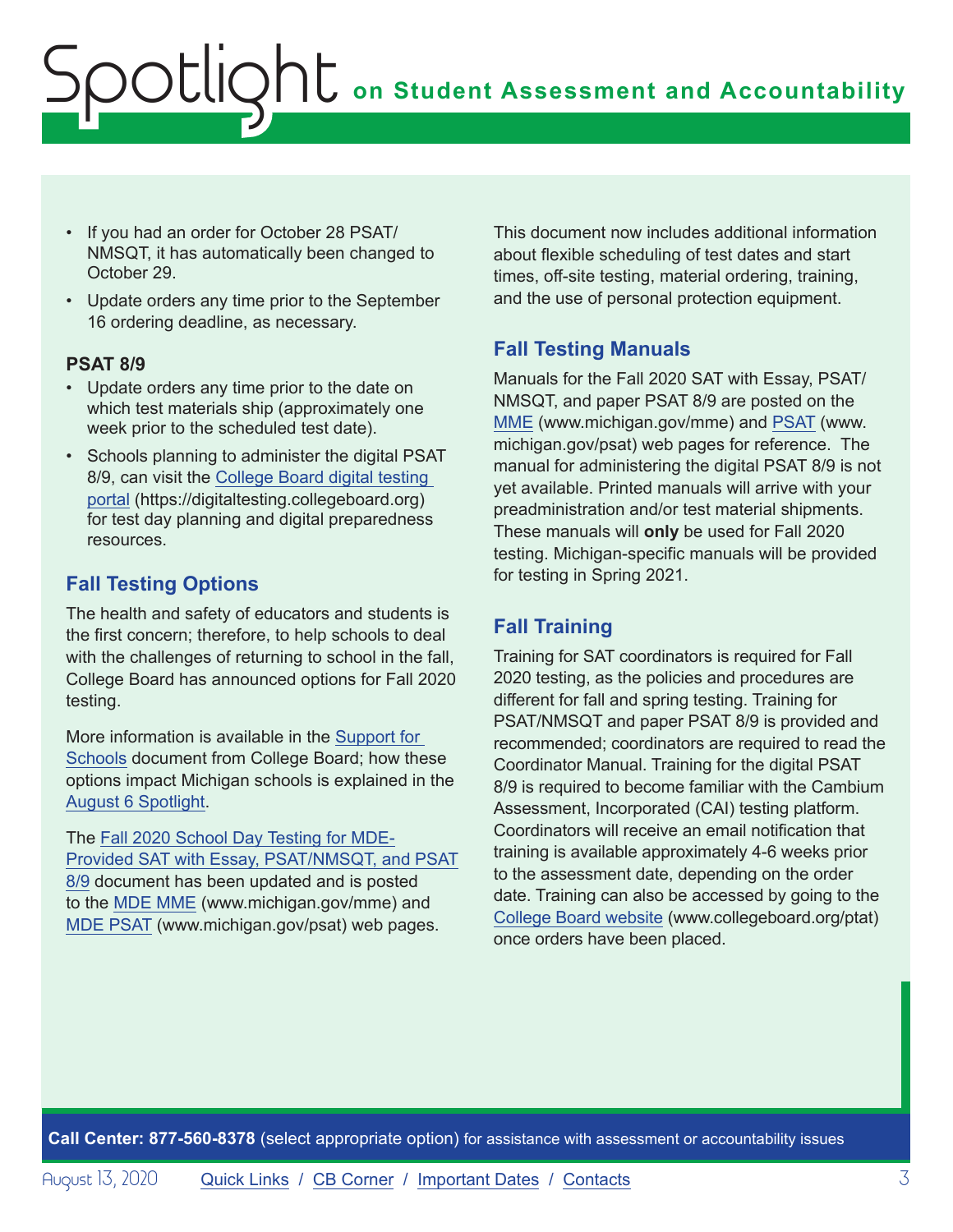## <span id="page-3-0"></span>**on Student Assessment and Accountability** Spotlight

## <span id="page-3-1"></span>**Important Dates**

## **Approaching Deadlines!**

#### **August 25, 2020**

• Materials Ordering window **DEADLINE** for **SAT with Essay** standard and nonstandard materials (for September 23 test date)

#### **August 25, 2020**

• **SAT with Essay and PSAT NMSQT DEADLINE**  for Accommodations Requests (for the **October**  Test dates)

## **July/August 2020**

## **SAT and PSAT**

#### **Now – September 16, 2020**

- Materials Ordering window for standard and nonstandard materials for:
	- » **SAT with Essay** (for October 14 Primary test date and for the Accommodations window)
	- » **PSAT NMSQT** (for October 14 and October 29 Primary test dates)
	- » **PSAT 8/9** (Primary test date window and Accommodations test window)

## **Early Literacy and Mathematics**

#### **Now – October 2, 2020**

• Pre-Identification of students in the OEAA Secure Site for **Early Literacy and Mathematics Benchmark Assessments (K-2)**

#### **August 31 – October 2, 2020**

• **Early Literacy and Mathematics Benchmark Assessments (K-2)** Fall 2020 testing window

**Call Center: 877-560-8378** (select appropriate option) for assistance with assessment or accountability issues